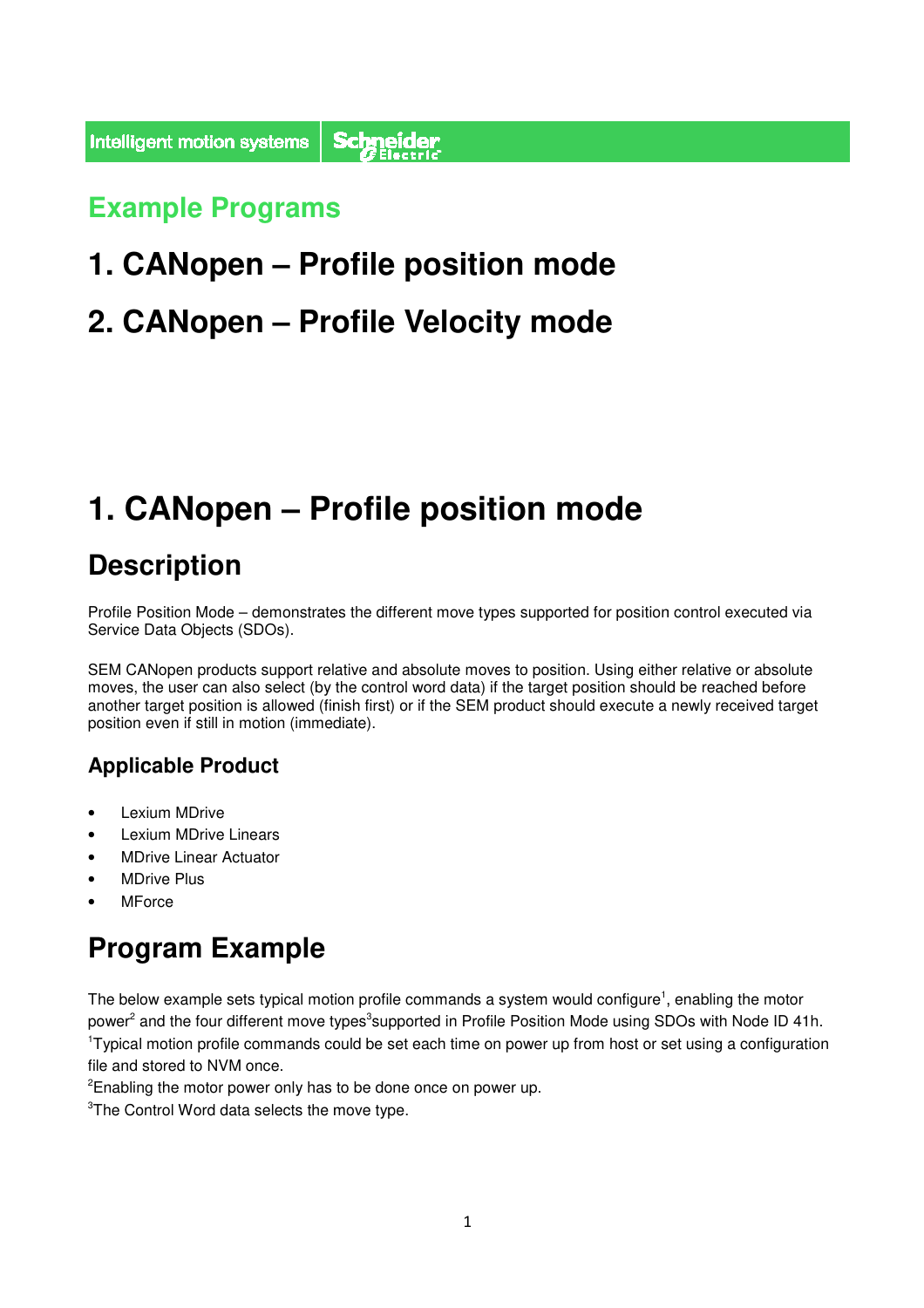```
CANopen Profile Position Mode
1 Typical motion profile commands and enabling motor power
     ***** Typical Motion Parameters *****
\mathfrak{D}3 >> Id=0641, Rtr=00, Data= 2F 04 22 00 50 00 00 00 'Set run current to 80%
4 >> Id=0641, Rtr=00, Data= 23 84 60 00 40 42 0F 00 'Set deceleration to 1M steps/sec^2
   >> Id=0641, Rtr=00, Data= 23 83 60 00 40 42 0F 00 'Set acceleration to 1M steps/sec^2
5<sup>1</sup>>> Id=0641, Rtr=00, Data= 23 81 60 00 00 00 07 00 'Set max velocity to 512K steps/sec
6
7^{\circ}"***** Enable motor power - DSP402 state machine *****
\mathbf{R}9 >> Id=0641, Rtr=00, Data= 2B 40 60 00 06 00 00 00 'Ready to Switch on
10 >> Id=0641, Rtr=00, Data= 2B 40 60 00 07 00 00 00 'Switched on
11 >> Id=0641, Rtr=00, Data= 2B 40 60 00 OF 00 00 00 'Operation Enable
1213 '***** Set to Profile Position Mode *****
14 >> Id=0641, Rtr=00, Data= 2F 60 60 00 01 00 00 00 'Set to Profile Position Mode
15
16 Move Absolute (finish first) -
17 >> Id=0641, Rtr=00, Data= 23 7A 60 00 30 75 00 00 'Set Target Position to 30K steps
18 >> Id=0641, Rtr=00, Data= 2B 40 60 00 1F 00 00 00 'Set Control Word bit 4 to 1
19 >> Id=0641, Rtr=00, Data= 2B 40 60 00 OF 00 00 00 'Set Control Word bit 4 to 0
2021 Move Absolute (immediate)
22 >> Id=0641, Rtr=00, Data= 23 7A 60 00 B8 0B 00 00 'Set Target Pos to 3K steps
23 >> Id=0641, Rtr=00, Data= 2B 40 60 00 3F 00 00 00 'Set Control Word bit 4 to 1
24 >> Id=0641, Rtr=00, Data= 2B 40 60 00 2F 00 00 00 'Set Control Word bit 4 to 0
25
26 Move Relative (finish first) -
27 >> Id=0641, Rtr=00, Data= 23 7A 60 00 A0 86 01 00 'Set Target Position to 100K steps
28 >> Id=0641, Rtr=00, Data= 2B 40 60 00 5F 00 00 00 'Set Control Word bit 4 to 1
29 >> Id=0641, Rtr=00, Data= 2B 40 60 00 4F 00 00 00 'Set Control Word bit 4 to 0
30
31 Move Relative (immediate) -
32 >> Id=0641, Rtr=00, Data= 23 7A 60 00 B8 0B 00 00 'Set Target Position to 3K steps
33 >> Id=0641, Rtr=00, Data= 2B 40 60 00 7F 00 00 00 'Set Control Word bit 4 to 1<br>34 >> Id=0641, Rtr=00, Data= 2B 40 60 00 6F 00 00 00 'Set Control Word bit 4 to 0
```
# **2. CANopen – Profile velocity mode**

#### **Description**

Profile Velocity Mode – demonstrates the ability to move at constant velocity using Service Data Objects (SDOs).

SEM CANopen products support the ability to move in velocity mode. Once in Profile Velocity Mode, any new target velocity will be executed immediately.

#### **Applicable Product**

- Lexium MDrive
- Lexium MDrive Linears
- MDrive Linear Actuator
- MDrive Plus
- **MForce**